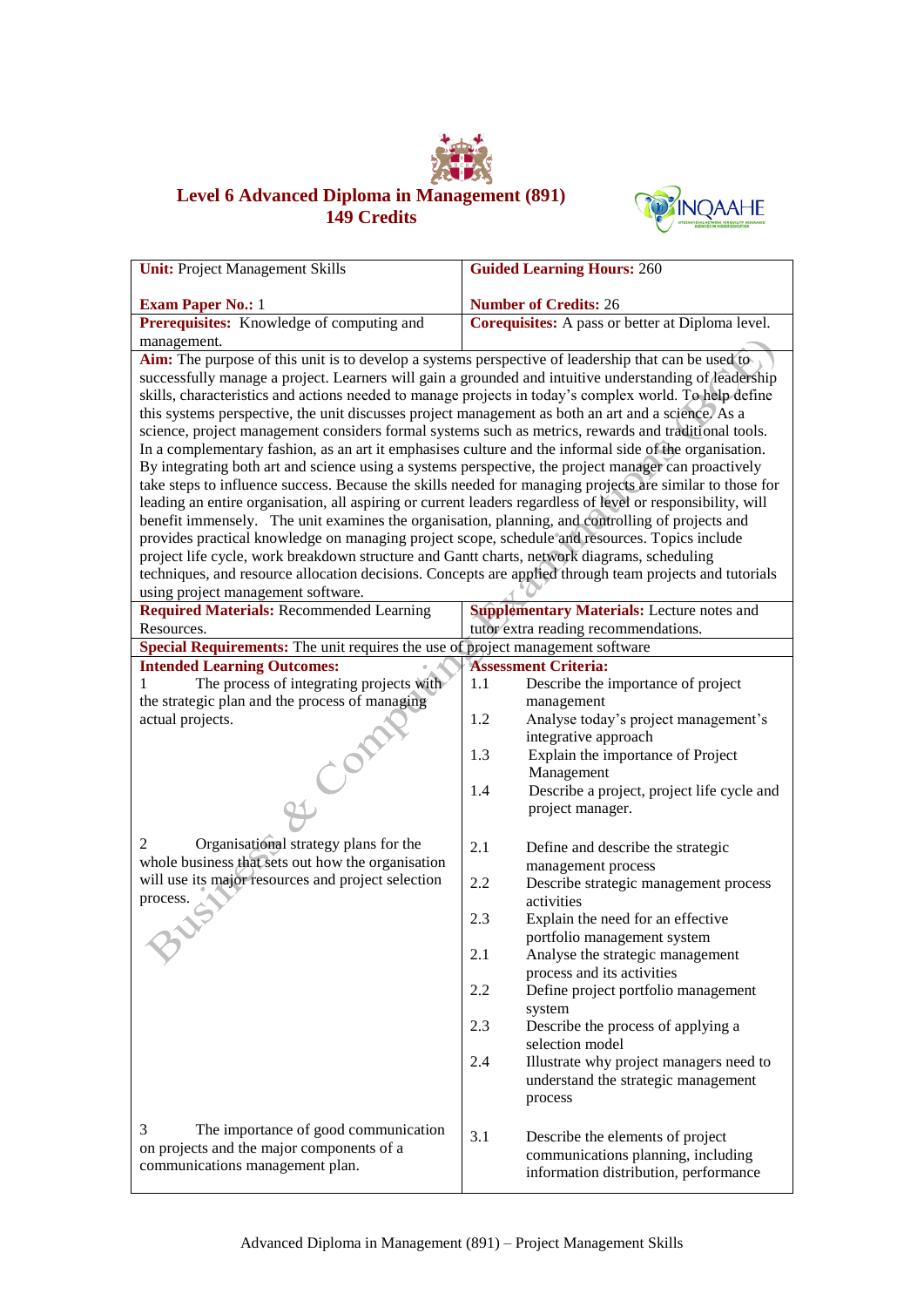|                                                                                     |     | reporting, and administrative closure                                            |
|-------------------------------------------------------------------------------------|-----|----------------------------------------------------------------------------------|
|                                                                                     | 3.2 | Explain various methods for project<br>information distribution and the          |
|                                                                                     |     | advantages and disadvantages of each                                             |
|                                                                                     | 3.3 | Define individual communication needs                                            |
|                                                                                     |     | and how to determine the number of                                               |
|                                                                                     |     | communications channels needed for a                                             |
|                                                                                     |     | project                                                                          |
|                                                                                     | 3.4 | Describe how the main outputs of                                                 |
|                                                                                     |     | performance reporting help stakeholders<br>stay informed about project resources |
|                                                                                     | 3.5 | Distinguish how the main outputs of                                              |
|                                                                                     |     | administrative closure are used to                                               |
|                                                                                     |     | formally end a project                                                           |
|                                                                                     | 3.6 | Describe various methods for improving                                           |
|                                                                                     |     | project communications, such as                                                  |
|                                                                                     |     | managing conflicts, running effective                                            |
|                                                                                     |     | meetings, using e-mail effectively, and                                          |
|                                                                                     | 3.7 | using templates<br>Describe how software can enhance                             |
|                                                                                     |     | project communications                                                           |
|                                                                                     |     |                                                                                  |
| 4<br>Project scope ability to demonstrate the                                       | 4.1 | Describe the process of defining the                                             |
| necessity of an effective scope statement that will                                 |     | project scope                                                                    |
| help guide a project to successful completion.                                      | 4.2 | Explain how to establish project<br>priorities                                   |
|                                                                                     | 4.3 | Explain the process of creating the Work                                         |
|                                                                                     |     | Breakdown Structure (WBS)                                                        |
|                                                                                     |     | Describe how to integrate the WBS                                                |
|                                                                                     |     |                                                                                  |
| The fiscal management effect of<br>5                                                | 5.1 | Describe how project time and cost                                               |
| reliability of project cost estimates at every stage                                |     | estimates are gathered.                                                          |
| in the project development process.                                                 | 5.2 | Describe the factors influencing the                                             |
|                                                                                     | 5.3 | quality of estimates<br>Describe the estimating guidelines for                   |
|                                                                                     |     | times, costs and resources                                                       |
|                                                                                     | 5.4 | Compare and contrast top-down and                                                |
|                                                                                     |     | bottom-up estimates                                                              |
|                                                                                     | 5.5 | Describe the methods for estimating                                              |
|                                                                                     |     | project times and costs                                                          |
|                                                                                     | 5.6 | Explain the two categories of project cost<br>estimates: Project Planning Cost   |
|                                                                                     |     | <b>Estimates and Project Design Cost</b>                                         |
|                                                                                     |     | Estimates.                                                                       |
|                                                                                     |     |                                                                                  |
| <b>Fishess &amp;</b>                                                                | 6.1 | Describe the process of developing a                                             |
| The overview of the project planning and<br>64<br>development process including the |     | project plan.                                                                    |
| activities that incorporate the steps of project                                    | 6.2 | Describe how to construct a project                                              |
| development.                                                                        |     | network                                                                          |
|                                                                                     | 6.3 | Explain activity-on-node fundamentals                                            |
|                                                                                     | 6.4 | Describe network computation process                                             |
| 7<br>Understand why usage and availability                                          | 7.1 | Assess and evaluate the resource                                                 |
| of resources are major problems for project                                         |     | scheduling problem                                                               |
| managers and how to use the requirements                                            | 7.2 | Describe the types of resource                                                   |
| creation process to improve project estimates.                                      |     | constraints                                                                      |
|                                                                                     | 7.3 | Describe how to use computers to                                                 |
|                                                                                     |     | demonstrate resource-constrained                                                 |
|                                                                                     |     | scheduling                                                                       |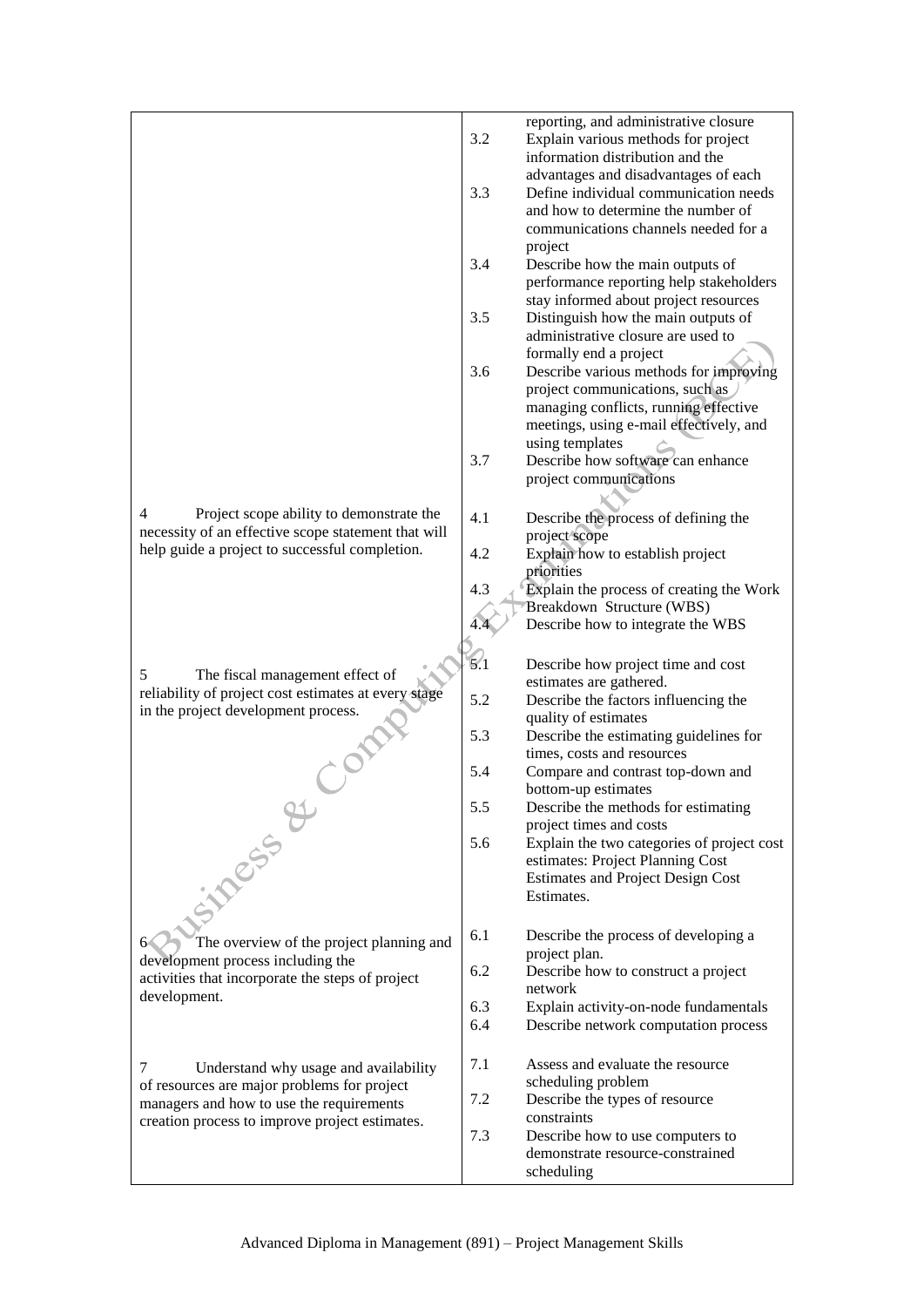|                                                                                         | 7.4   | Describe the different types of project                              |
|-----------------------------------------------------------------------------------------|-------|----------------------------------------------------------------------|
|                                                                                         |       | constraints.                                                         |
|                                                                                         | 7.5   | Describe resource allocation methods                                 |
|                                                                                         | 7.6   | Identify the advantages and                                          |
|                                                                                         |       | disadvantages of scheduling resources                                |
| 8<br>Time-based objective in the project<br>scheduling and why minimising duration of a | 8.1   | Describe the need for reducing project<br>duration                   |
| project is critical to success in many development                                      | 8.2   | Describe rationale for reducing project                              |
| projects.                                                                               |       | duration                                                             |
|                                                                                         | 8.3   | Describe the options for accelerating<br>project completion          |
|                                                                                         | 8.4   | Explain how to construct project cost-<br>duration graph             |
|                                                                                         | 8.5   | Construct a project cost-time graph                                  |
|                                                                                         | 8.6   | Describe policy features that managers                               |
|                                                                                         |       | can readily alter to influence project                               |
|                                                                                         |       | durations resource demand estimates and                              |
|                                                                                         |       | resource adjustment times                                            |
| 9<br>The role of the Project Manager crucial                                            |       |                                                                      |
| for a successful project, effectiveness; the                                            | 9.1   | Compare and contrast managing vs<br>leading projects                 |
| qualities of an effective project manager and how                                       | 9.2   | Describe commonly traded                                             |
| to manage project teams.                                                                |       | organisational currencies                                            |
|                                                                                         | 9.3   | Describe social network building                                     |
|                                                                                         | 9.4   | Describe ethics in project management                                |
|                                                                                         | 9.5   | Analyse the difference between                                       |
|                                                                                         |       | managing and leading a project                                       |
|                                                                                         | 9.6   | Describe project stakeholders                                        |
|                                                                                         | 9.7   | Discuss factors which influence team                                 |
|                                                                                         | 9.8   | development<br>Describe characteristics of high-                     |
|                                                                                         |       | performance teams                                                    |
|                                                                                         | 9.9   | Analyse how to conduct project meetings                              |
|                                                                                         | 9.10  | Describe how to manage conflicts                                     |
| Understand outsourcing as an effective<br>10                                            | 10.1  | Define project partnering                                            |
| cost-saving strategy, insight, analysis, opinion and                                    | 10.2  | Describe factors contributing to                                     |
| thought-leadership and the advantages and                                               |       | successful partnering. Describe the                                  |
| disadvantages; including the purpose of the                                             |       | causes of partnering failures.                                       |
| project monitoring, evaluation and control phase                                        | 10.3  | Describe customer satisfaction                                       |
| and the advantages of regularly monitoring a                                            | 10.4  | Describe how to monitor progress and                                 |
| project's schedule performance.                                                         |       | time performance.                                                    |
|                                                                                         | 10.5  | Define a structure of a project                                      |
| Sec.                                                                                    | 10.6  | monitoring information system<br>Describe project management control |
|                                                                                         | 10.7  | process<br>Describe the tools for monitoring time                    |
|                                                                                         |       | performance                                                          |
|                                                                                         | 10.8  | Describe how to develop an earned value<br>cost/schedule system      |
|                                                                                         | 10.9  | Describe the indexes to monitor progress                             |
|                                                                                         | 10.10 | Describe information to be collected to                              |
|                                                                                         |       | monitor schedule performance and how                                 |
|                                                                                         |       | to ensure its accuracy                                               |
|                                                                                         | 11.1  | Define project audit.                                                |
| 11<br>The project audit phases (i) Success                                              | 11.2  | Describe the process of conducting                                   |
| Criteria and Questionnaire Development                                                  |       | project audit                                                        |
| (i) In-depth Research (iii) Report Development.                                         | 11.3  | Describe the tasks of a project audit                                |